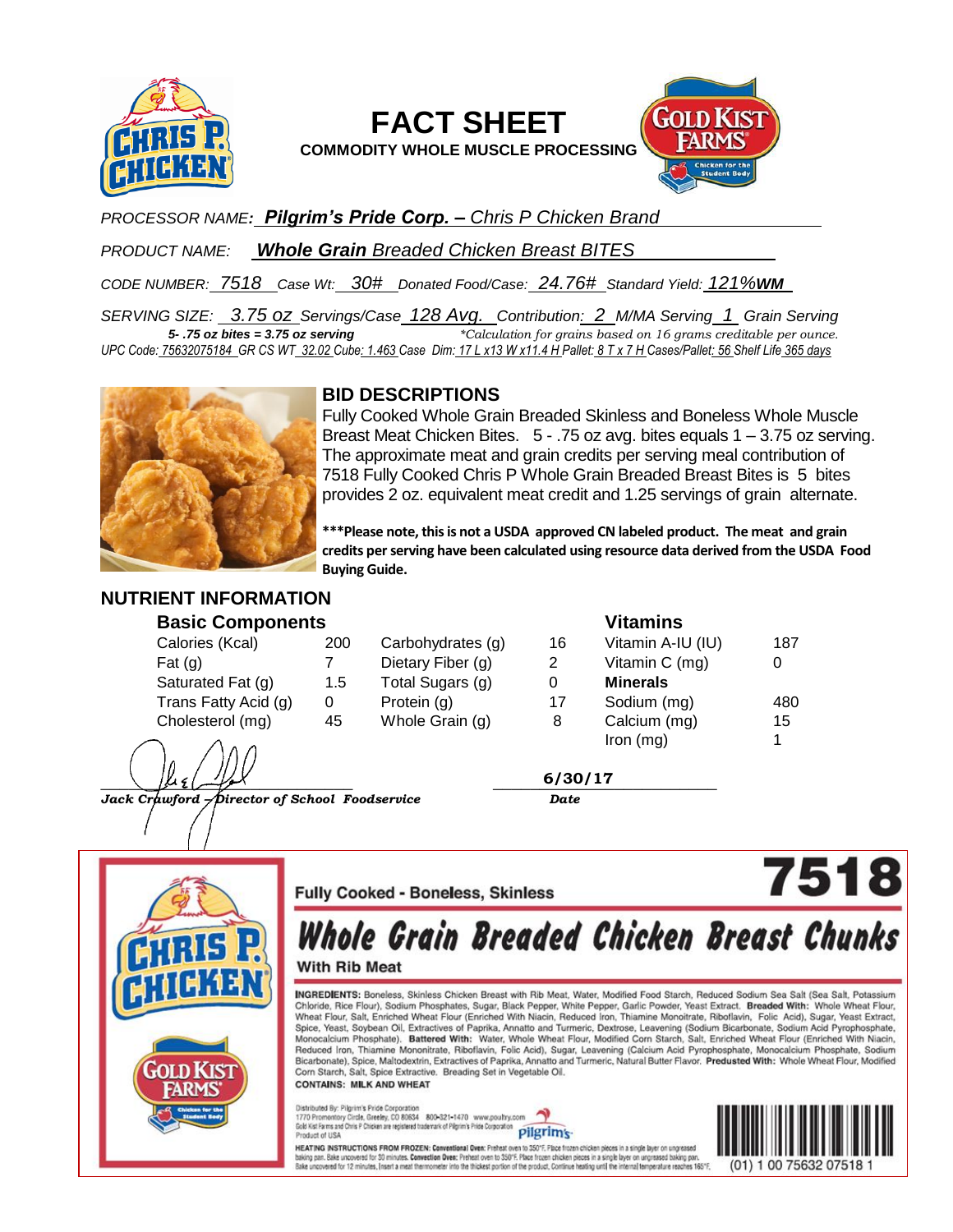

Pilgrim's Pride Corp. **School Foodservice** 1770 Promontory Circle. Greelev, CO 80634-9039



#### **Formulation Statement for Documenting Grains in School Meals Required Beginning SY 2013-2014**

(Crediting Standards Based on Grams of Creditable Grains)

School Food Authorities (SFAs) should include a copy of the label from the purchased product package in addition to the following information on letterhead signed by an official company representative. Grain products may be credited based on previous standards through  $SY$  2012-2013. The new crediting standards for grains (as outlined in Policy Memorandum SP 30-2012) must be used beginning SY 2013-2014. SFAs have the option to choose the crediting method that best fits the specific needs of the menu planner.

Product Name: Whole Grain Breaded Chicken Breast Chunk Code No.: 7518

Manufacturer: Pilgrim's Pride Corporation Serving Size 4.86 oz (raw dough weight may be used to calculate creditable grain amount)

I. Does the product meet the Whole Grain-Rich Criteria: Yes X No (Refer to SP 30-2012 Grain Requirements for the National School Lunch Program and School Breakfast Program.)

II. Does the product contain non- creditable grains:  $YesX$  No How many grams:  $1.474 g$ (Products with more than 0.24 oz equivalent or 3.99 grams for Groups A-G or 6.99 grams for Group H of noncreditable grains may not credit towards the grain requirements for school meals.)

III. Use Policy Memorandum SP 30-2012 Grain Requirements for the National School Lunch Program and School Breakfast Program: Exhibit A to determine if the product fits into Groups A-G (baked goods), Group H (cereal grains) or Group I (RTE breakfast cereals). (Different methodologies are applied to calculate servings of grain component based on creditable grains. Groups A-G use the standard of 16grams creditable grain per oz eq; Group H uses the standard of 28grams creditable grain per oz eq; and Group I is reported by volume or weight.)

Indicate to which Exhibit A Group (A-I) the Product Belongs:

| <b>Description of Creditable</b><br>Grain Ingredient* | <b>Grams</b> of<br><b>Creditable Grain</b><br><b>Ingredient</b> per<br>Portion <sup>1</sup> | <b>Gram Standard of</b><br><b>Creditable Grain</b><br>per oz equivalent<br>$(I6g \text{ or } 28g)^2$ | <b>Creditable</b><br>Amount<br>$A \div B$ |  |
|-------------------------------------------------------|---------------------------------------------------------------------------------------------|------------------------------------------------------------------------------------------------------|-------------------------------------------|--|
| Whole wheat flour                                     | 15.89699                                                                                    | 16                                                                                                   | 0.99356                                   |  |
| Enriched wheat flour                                  | 0.3222487                                                                                   |                                                                                                      | 0.0201405                                 |  |
|                                                       |                                                                                             |                                                                                                      |                                           |  |
| <b>Total Creditable Amount'</b>                       |                                                                                             |                                                                                                      |                                           |  |

Creditable grains are whole-grain meal/flour and enriched meal/flour.

<sup>1</sup> (Serving size)  $X$  (% of creditable grain in formula). Please be aware that serving sizes other than grams must be converted to grams.

Standard grams of creditable grains from the corresponding Group in Exhibit A.

<sup>3</sup>Total Creditable Amount must be rounded *down* to the nearest quarter (0.25) oz eq. Do *not* round up.

Total weight (per portion) of product as purchased 4.86 oz Total contribution of product (per portion)  $1.0$  oz equivalent

I certify that the above information is true and correct and that a 4.86 ounce portion of this product (ready for serving) provides  $1.0$  oz equivalent Grains. I further certify that non-creditable grains are not above 0.24 oz eq. per portion. Products with more than 0.24 oz equivalent or 3.99 grams for Groups A-G or 6.99 grams for Group H of non-creditable grains may not credit towards the grain requirements for school meals.

Signature

Kerry Fabrizio

**Printed Name** 

|       | R&D Manager |  |
|-------|-------------|--|
| Title |             |  |

| 7/18/17 | 970.506.7799        |  |  |
|---------|---------------------|--|--|
| Date    | <b>Phone Number</b> |  |  |